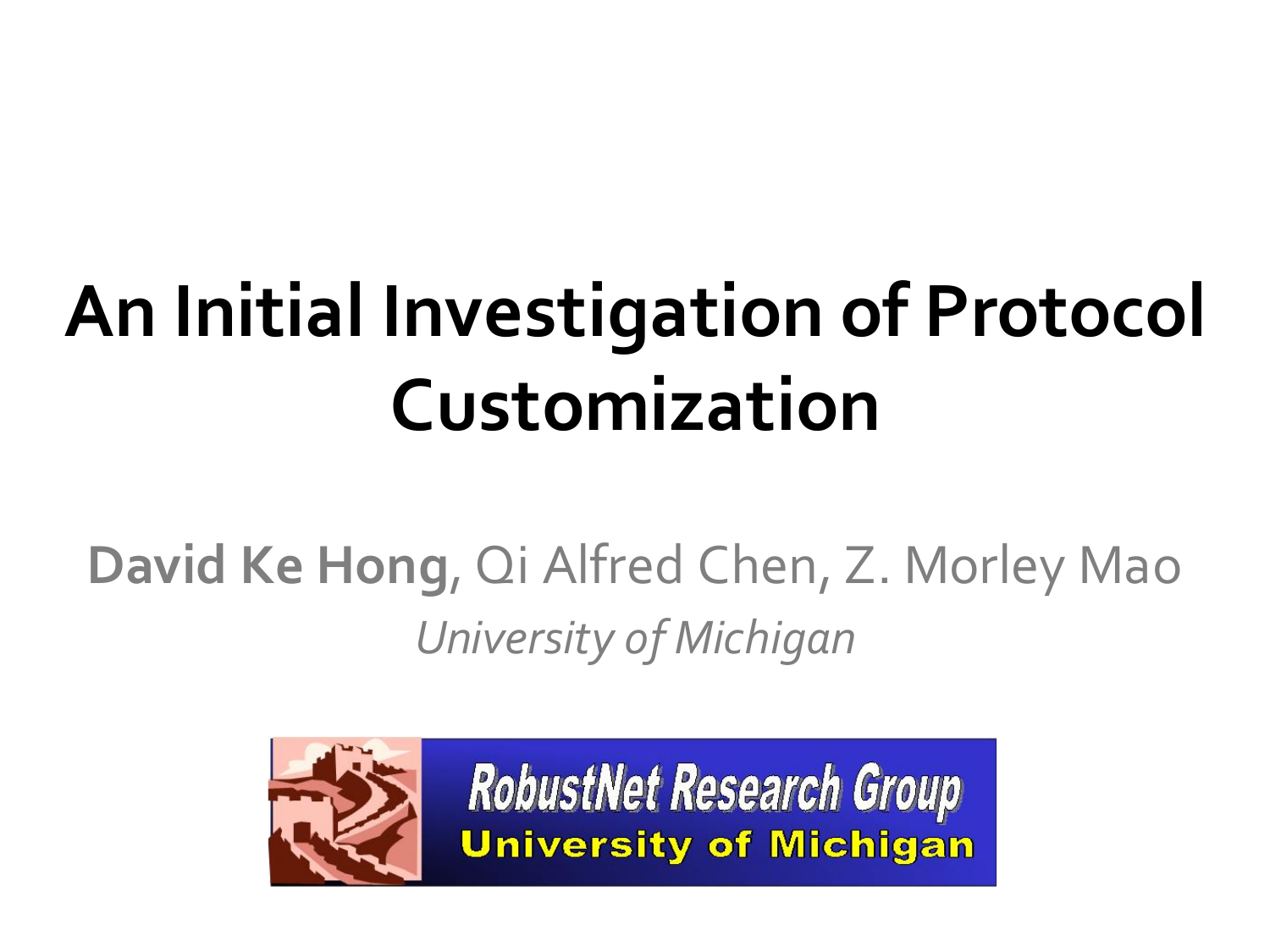# Today's protocols are feature-rich

- Widely-used protocols contain a rich set of features and extensions
	- Around 15 extensions for the functionality provided by the TLS protocol message formats
	- Different usage scenarios
		- TCP extensions
	- Performance consideration
		- Various HTTP/2 features
	- **Implemented as a one-size-fits-all library**



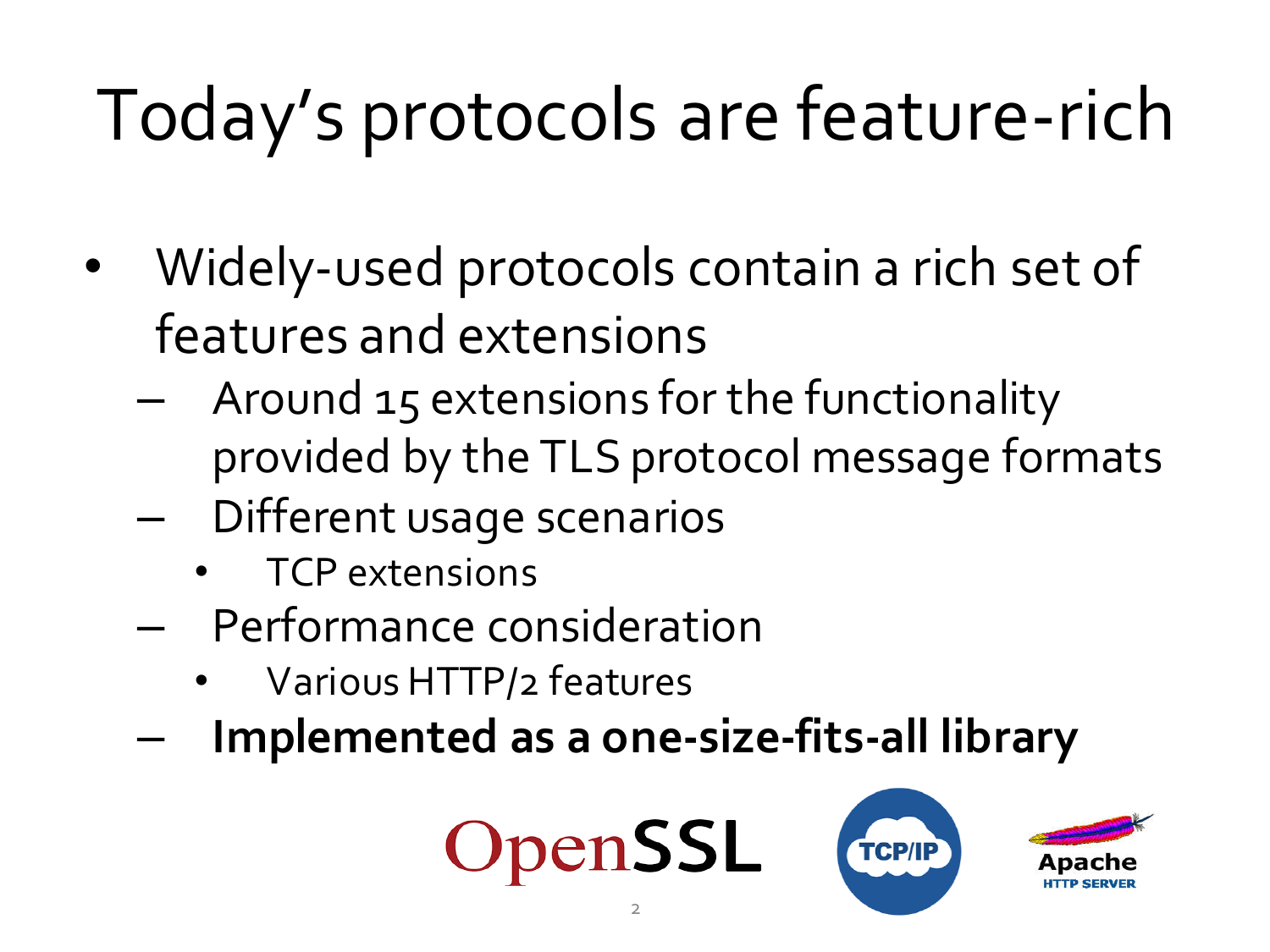# Vulnerabilities caused by unnecessary features

- Not all features are desirable in a particular deployment scenario, and unused features enlarge attack surface
	- **HeartBleed** attack caused by an implementation flaw in **TLS/DTLS heartbeat extension**
		- Optional in many deployment scenarios



- **FREAK** attack exploiting weak **RSA\_EXPORT cipher suites**
	- Stronger cipher suites already available

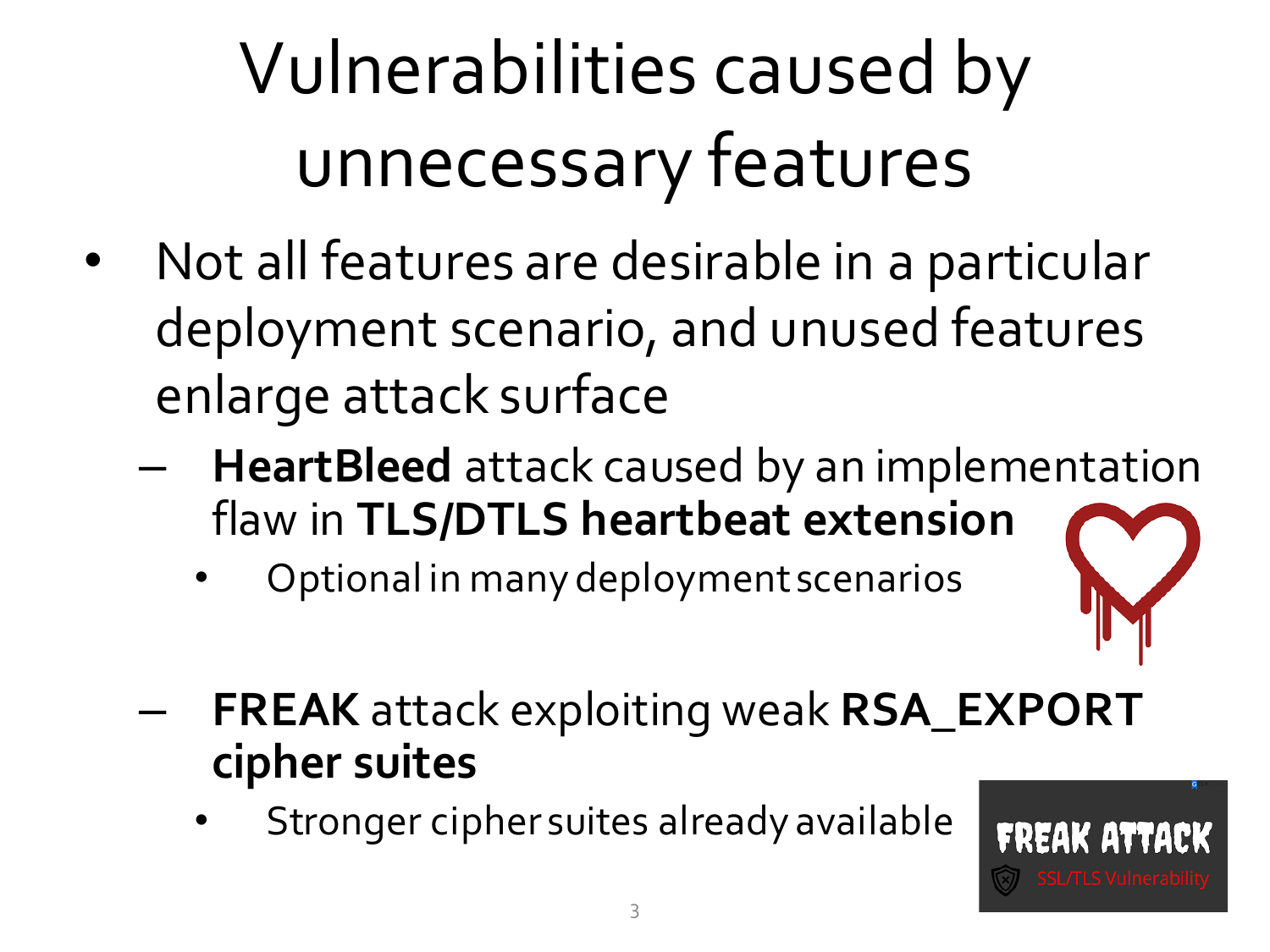#### Protocol Customization

- Modify and specialize a standard protocol to enable only desirable features
- Compile-time disabling – 97 **OpenSSL\_NO\*** compiler flags
	- OpenSSL
- Runtime disabling or parameter tuning
	- **mod\_\*** parameters for module disabling

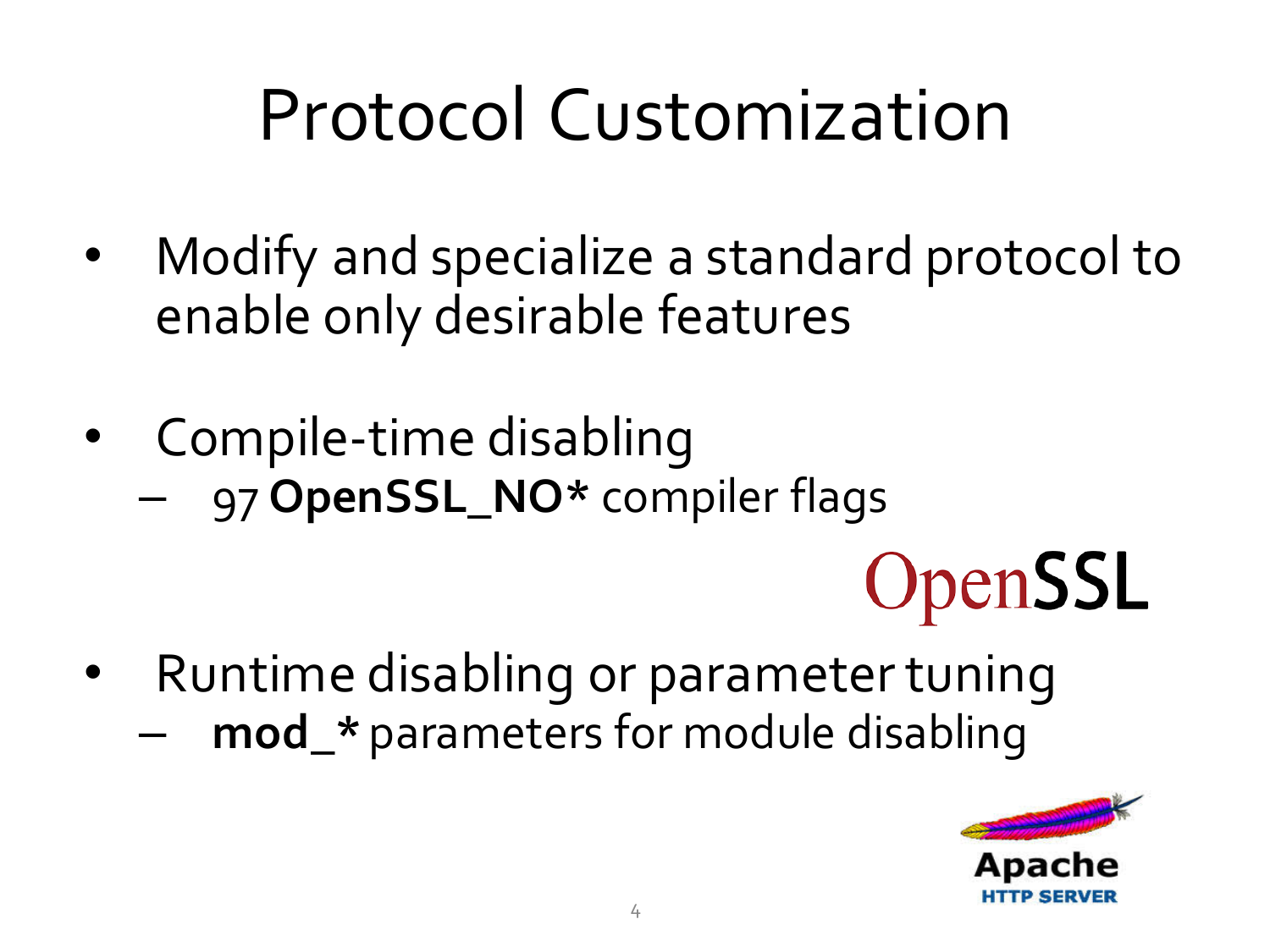### Existing customization practices

- Existing customization practices are ad-hoc
	- Often relying on configurations offered by the protocol implementation
- Case study
	- Per-feature disabling on **HTTP/2 features** is not supported in Apache HTTP server
	- HPACK bomb vulnerability (CVE-2016-1544, CVE-2016-6581)
		- Developer failed to cover this customization option

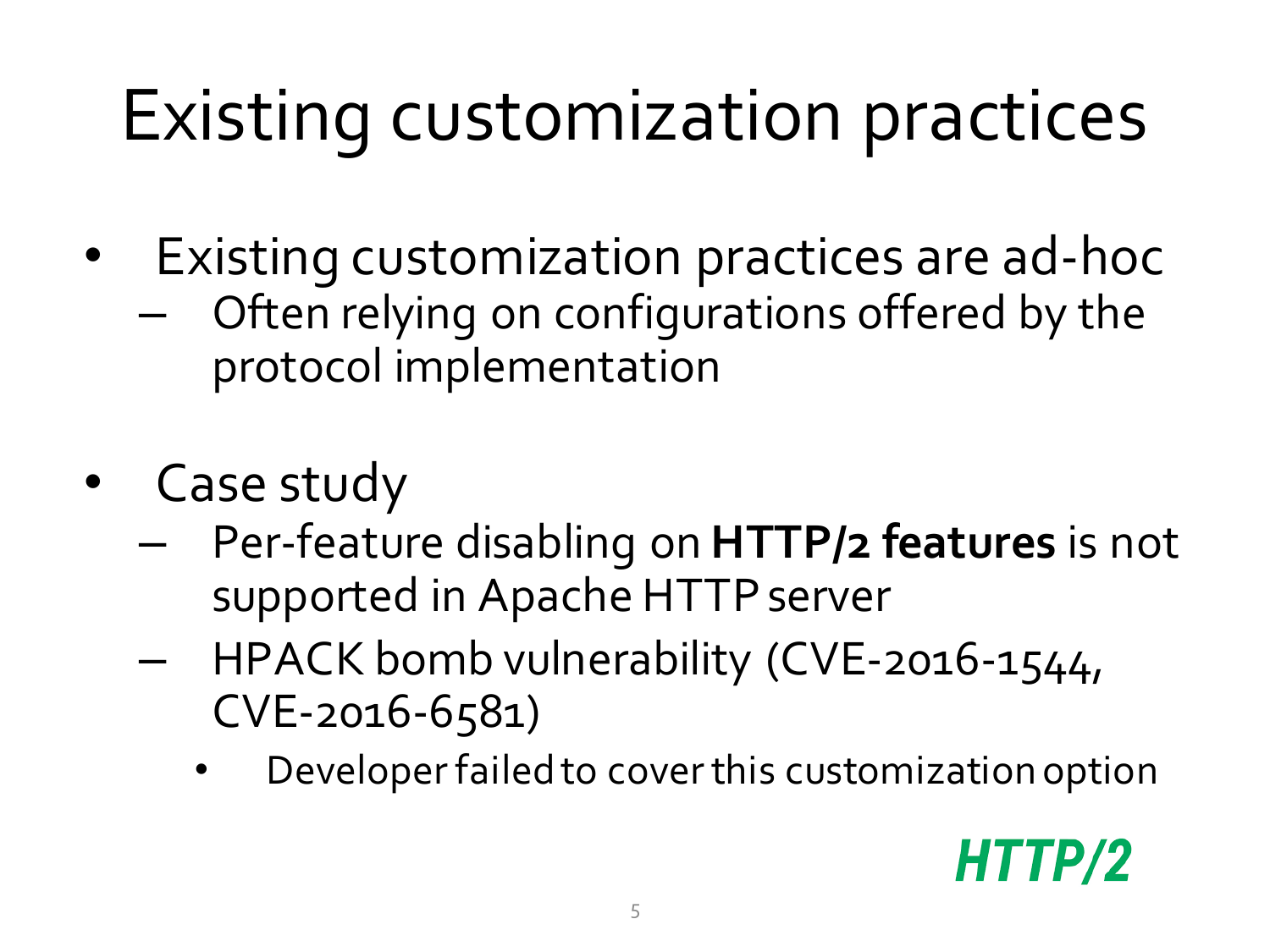Systematic way of protocol customization is needed

- Call for a *systematic* approach to overcome existing limitations
	- Minimizing human efforts and errors
	- Covering customization on important features
	- Supporting customization of fine-grained features
- Question: can we *systematically* customize a standard protocol to reduce its attack surface with sufficient automation?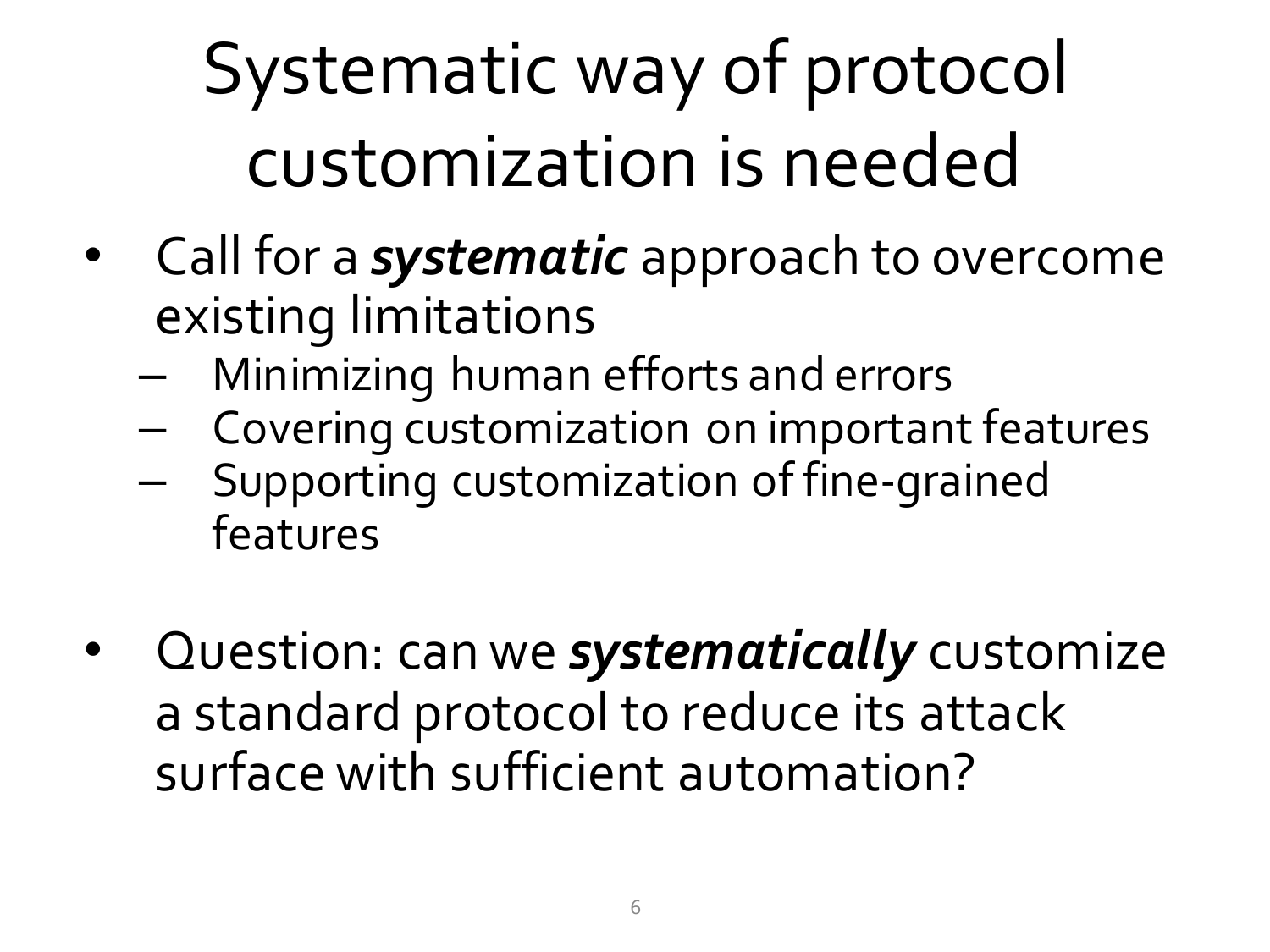#### Solution direction

- **Protocol feature access control**
	- A systematic framework to unify common protocol customization practices



- Access control resource: protocol feature
- Two types of access control policy
	- Feature disabling policy
	- Feature tuning policy
- **Validation**: 17 out of 20 CVE patches can be expressed by feature disabling or tuning policy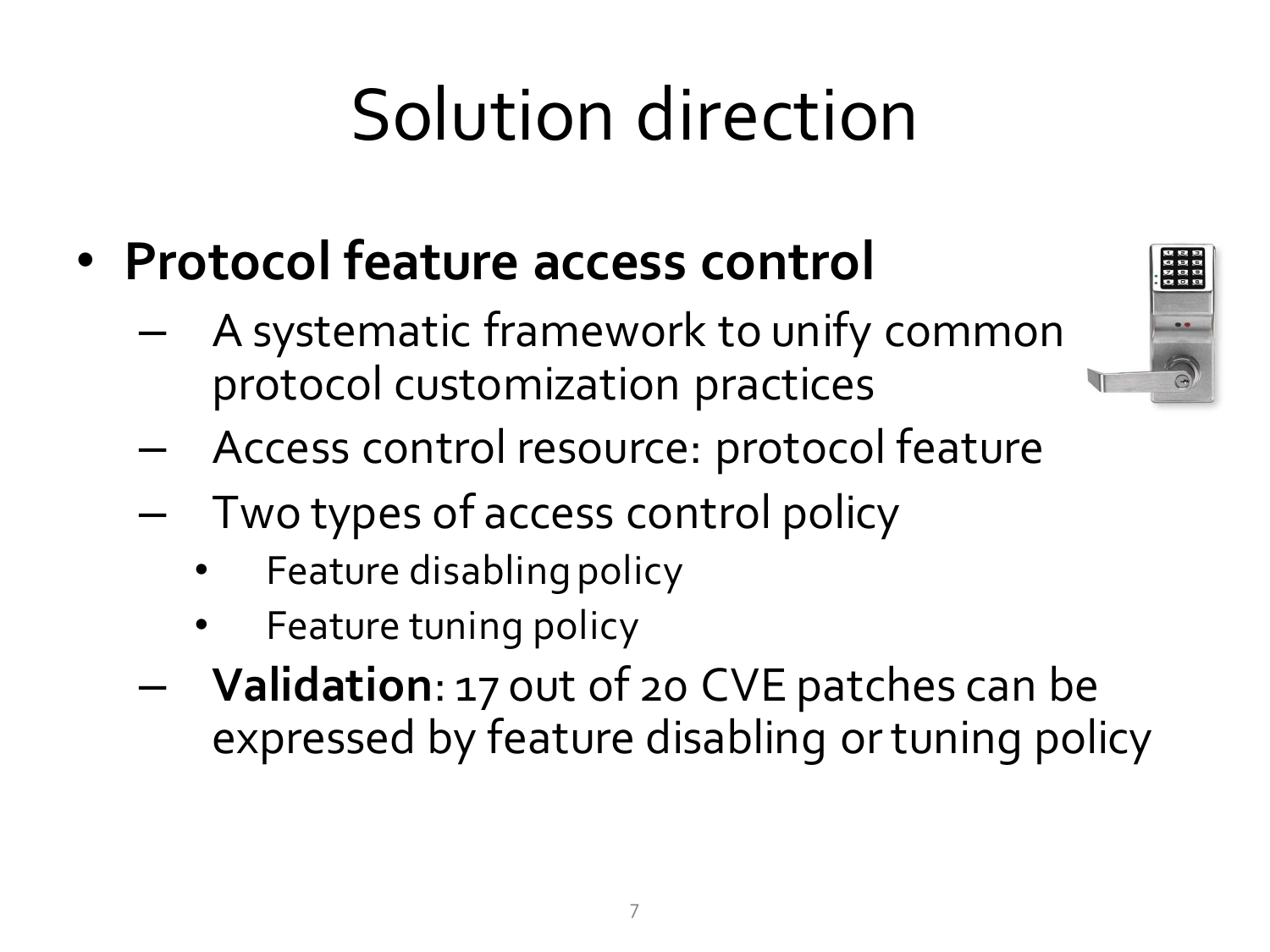#### Access control example: HeartBeat

• **To prevent HeartBleed vulnerability**

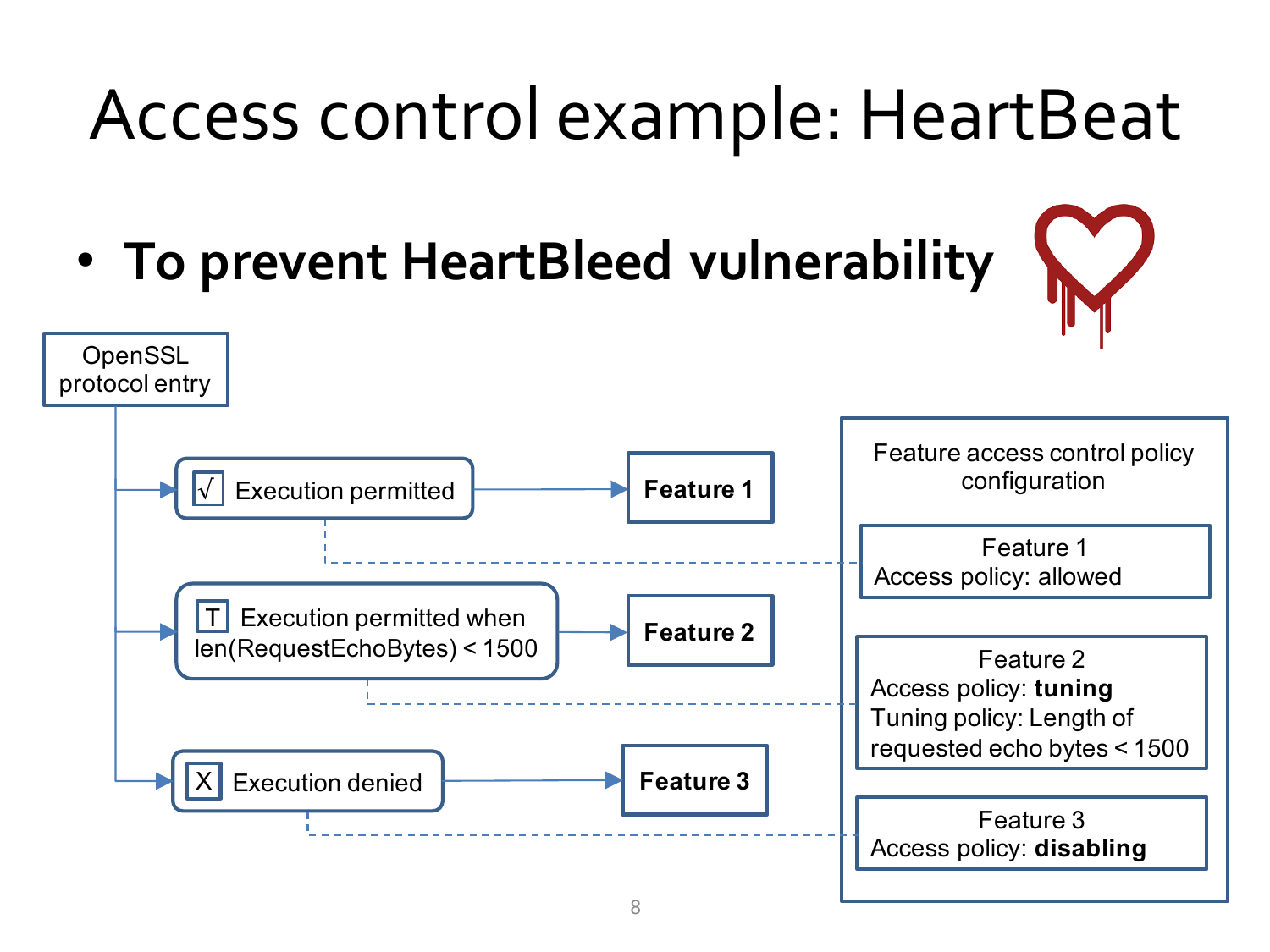# Research challenges

- How to systematically **identify features and locate its code-level implementation**
	- Bridging the gap between user-level and codelevel features
		- Natural language processing
		- Deep neural networks



- Systematically locating code-level featurerelated implementation
	- Control and data flow analysis

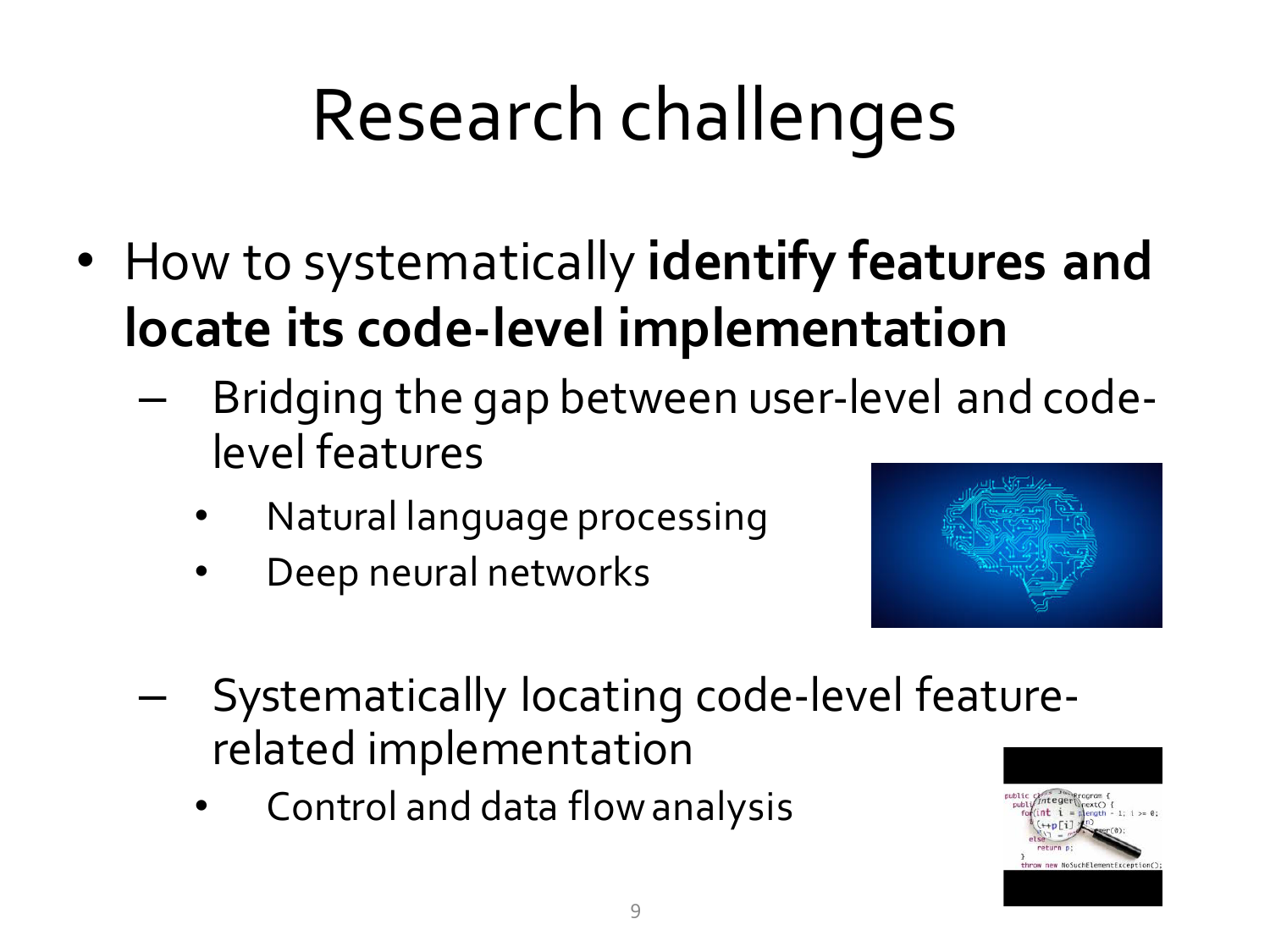# Research challenges

- How to effectively **support diverse types of protocol customization** with **minimized manual efforts**
	- Enforcing policies without assuming that the code base structure is ready for customization by design
		- Control and data flow analysis
	- Supporting feature disabling and tuning policy
		- Control and data flow analysis
		- Symbolic execution

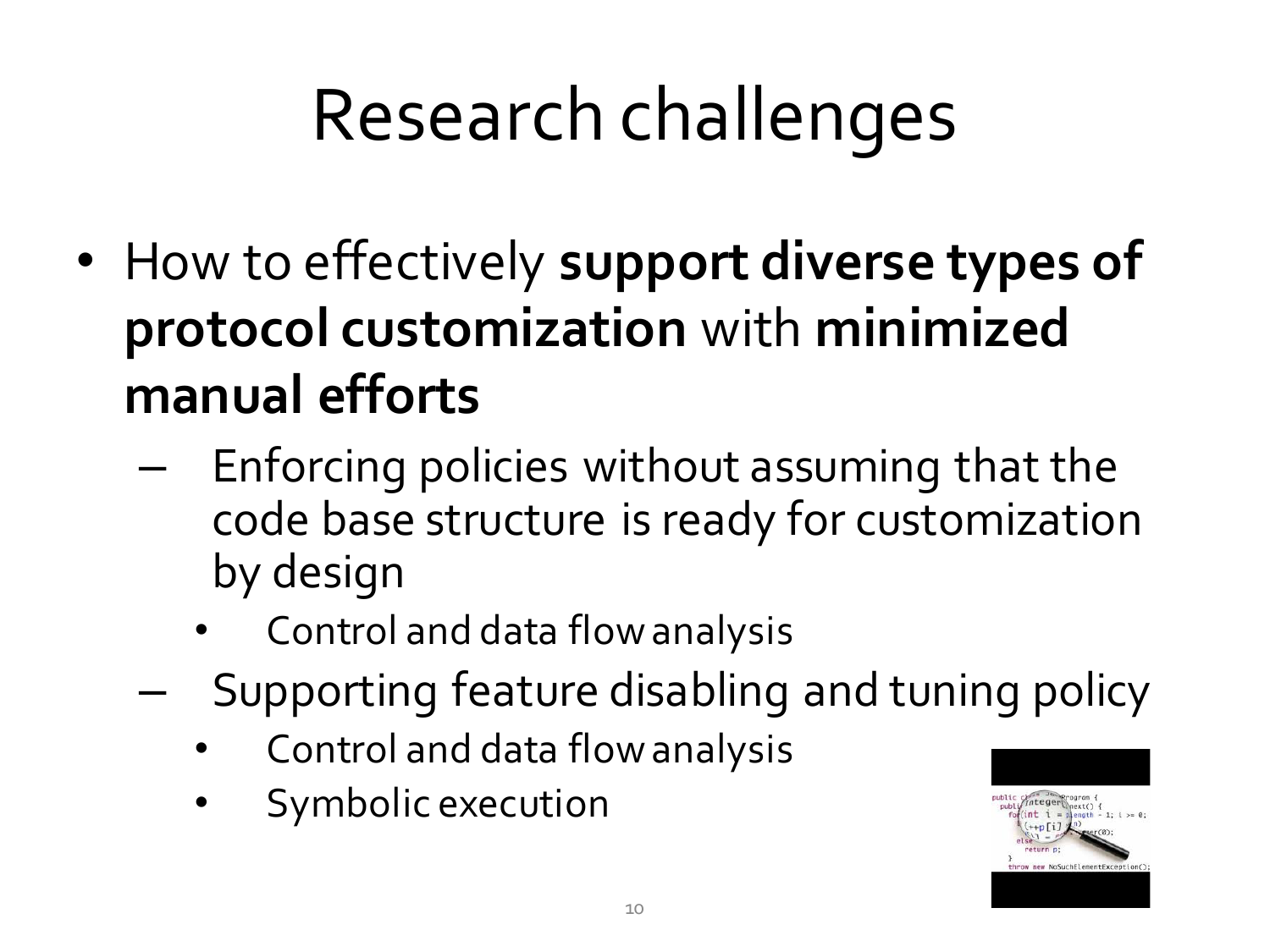# Preliminary system design

#### Input: features to be customized, protocol software

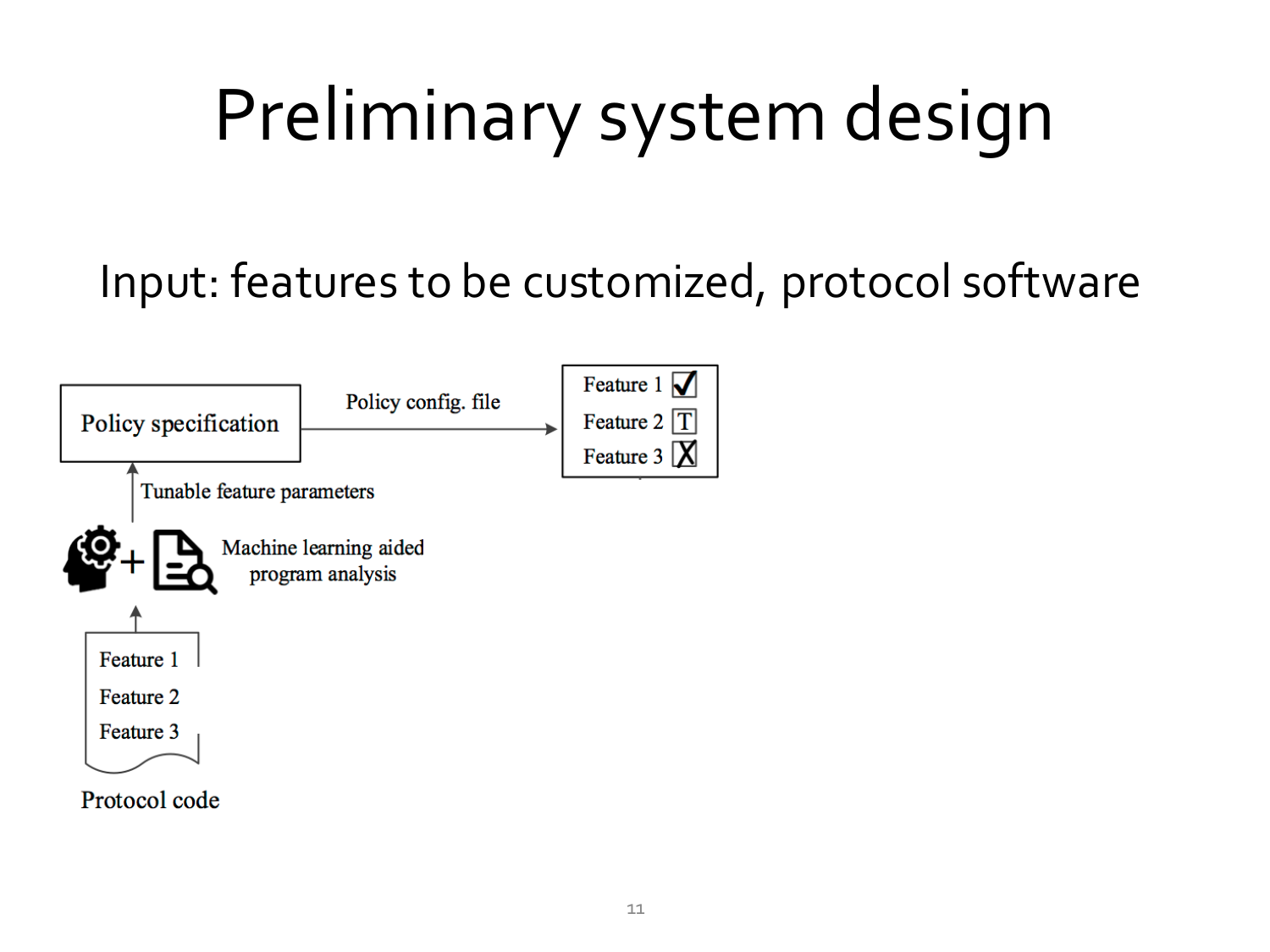# Preliminary system design

#### Input: features to be customized, protocol software

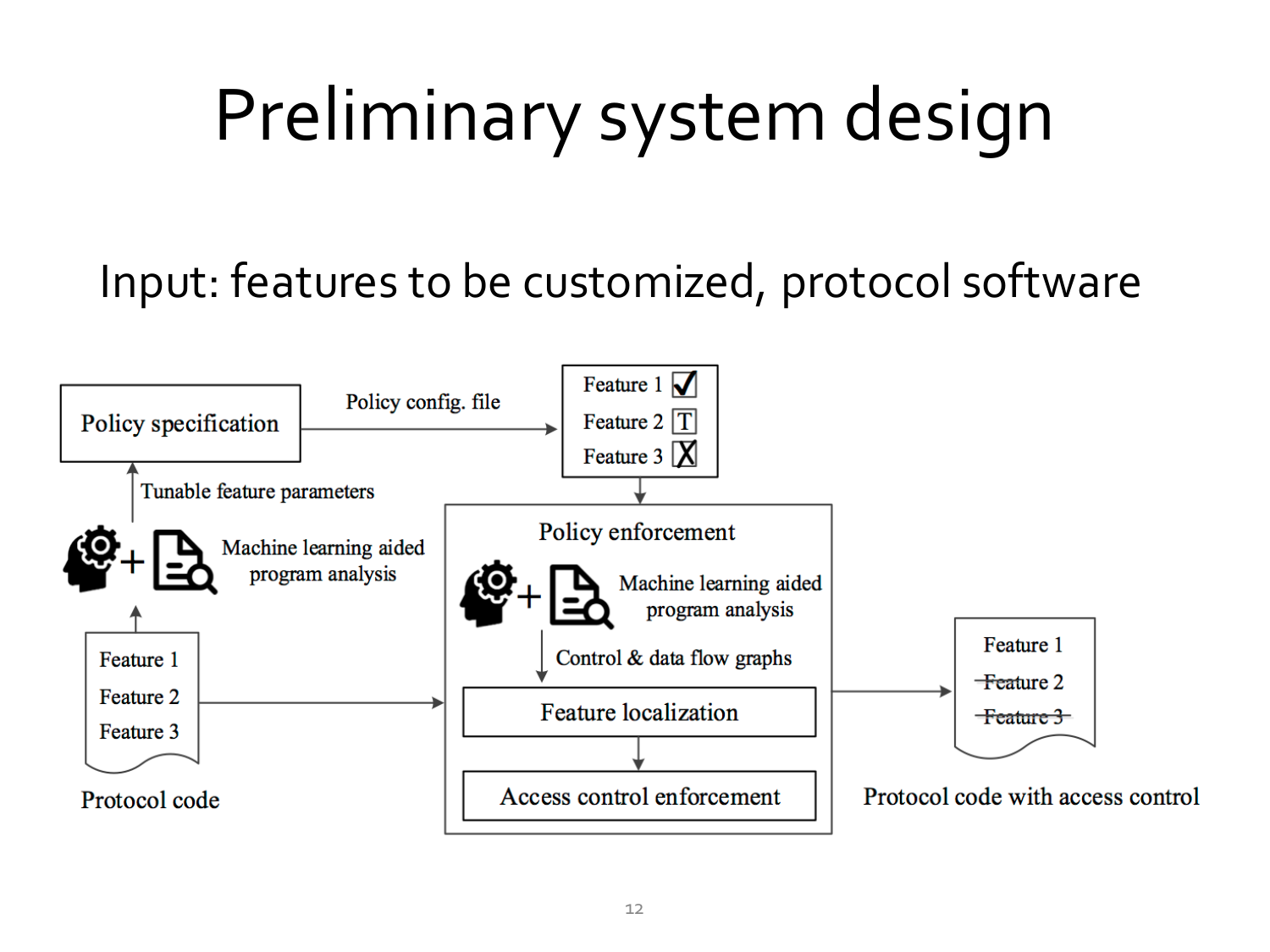#### Limitation

- Protocol customization alone is insufficient in addressing some vulnerability cases
	- Vulnerability related to core functionality that requires significant change to the details of a protocol feature
		- TLS vulnerability caused by the weakness in key generation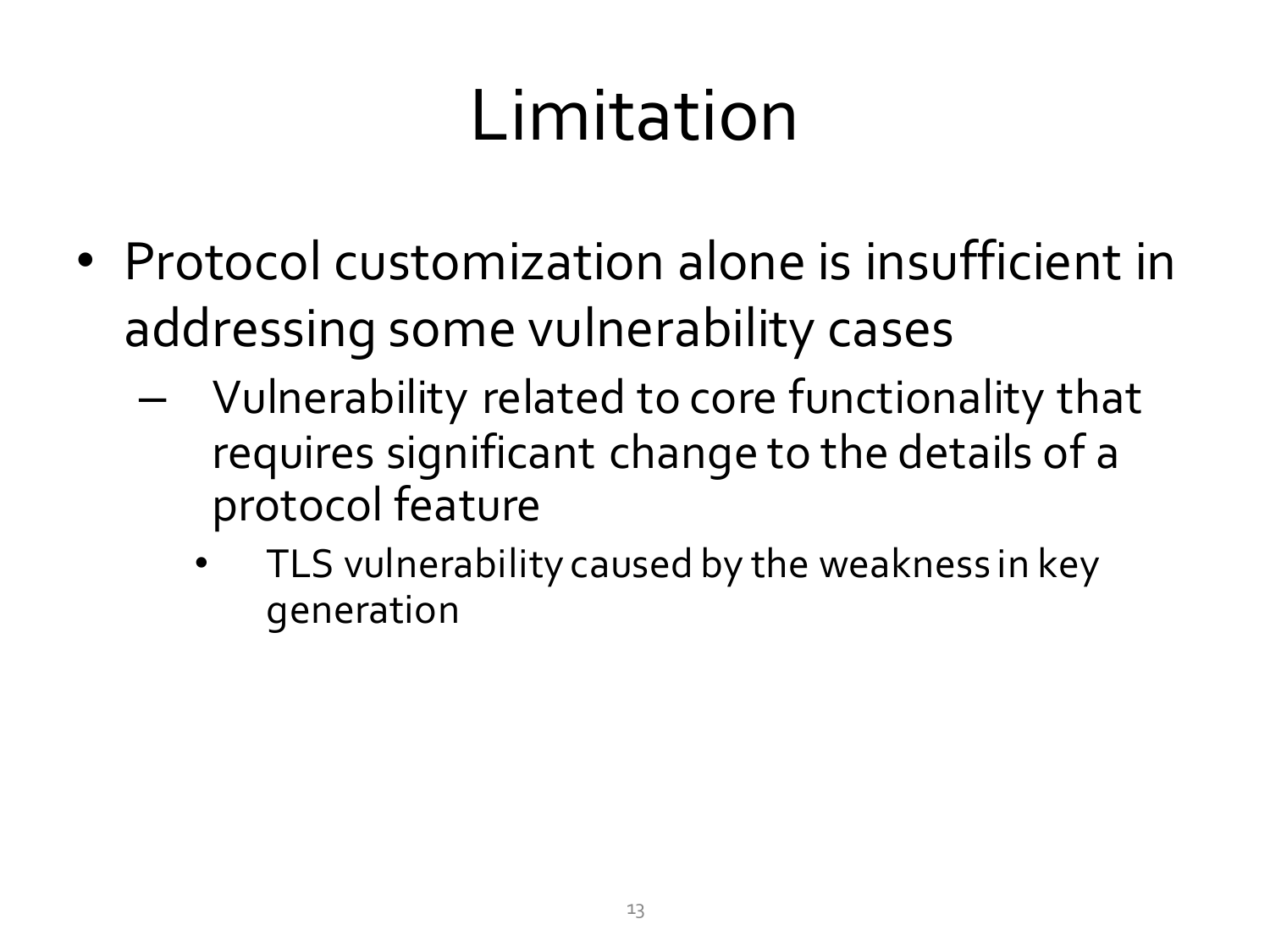# Summary

Perform an initial investigation of protocol customization for reducing attack surface of a standard protocol

- Identify key research challenges for systematic and sufficiently automated protocol customization
- Propose an access control mechanism to unify existing protocol customization practices

Future work

- Feature identification using NLP techniques
- $-$  Feature access control: more detailed design and impl.